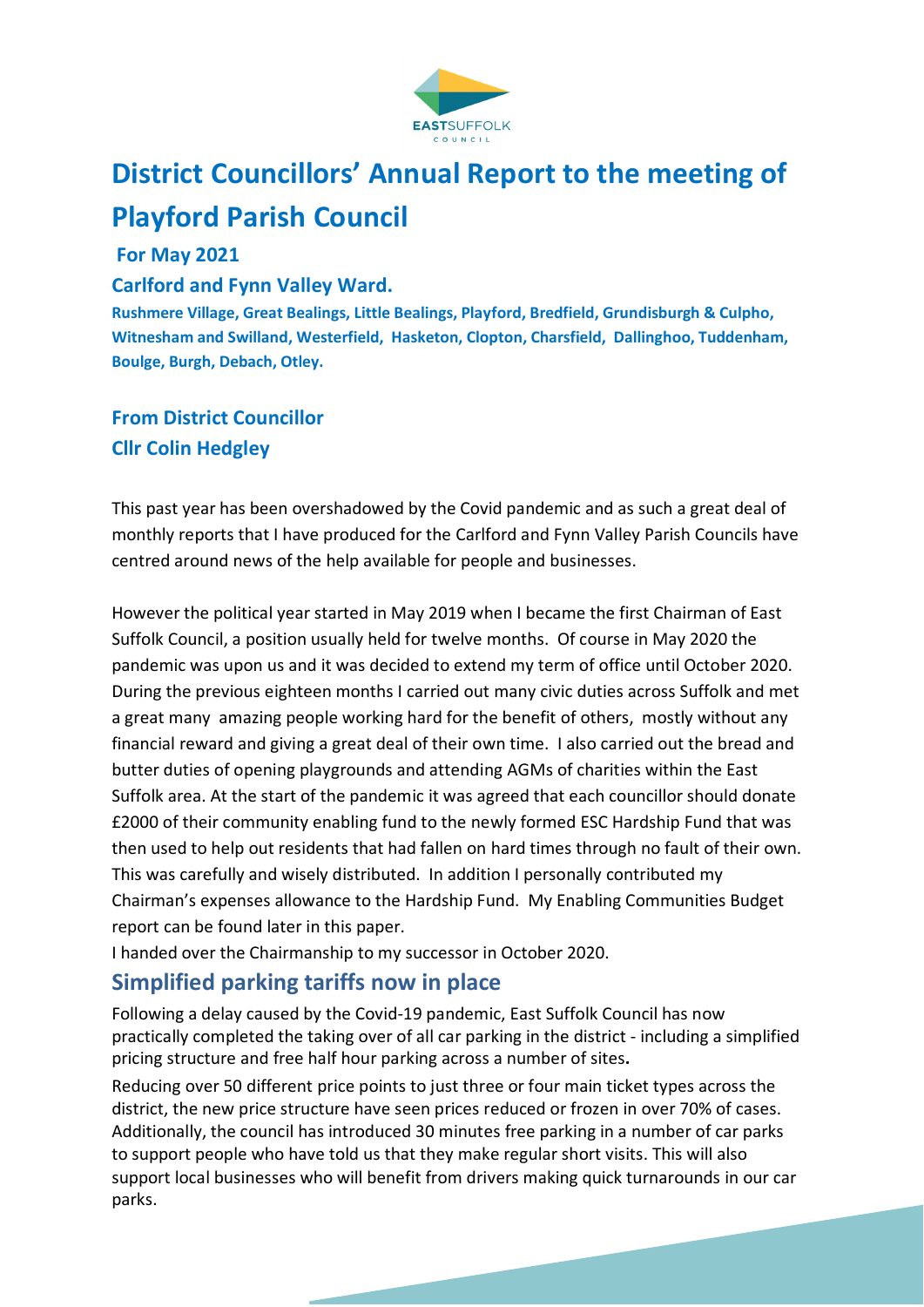

East Suffolk Council introduced the new tariffs in a staggered roll out, with signs erected to indicate the new charges, which started in Bungay in August 2019.

East Suffolk Council is also continuing to make the best use of technology to improve services by making them more efficient, and has seen an increase of 129% on contactless payments in its car parks as visitors take advantage of the simple RingGo app to park with ease and confidence.

Available in all East Suffolk's car parks, RingGo is a quick and easy to use mobile phone service which lets people pay for their parking with a credit or debit card, via an app, rather than using cash at the machine. This means that drivers no longer need to queue at the machine or handle cash to pay for their parking.

Whilst there used to be a convenience fee of 20p to use the app, East Suffolk Council covers this cost, so drivers do not get charged extra for using this payment option. There is however a small extra charge if drivers choose to opt in to receive SMS reminders, of when your time is running out.

To register with RingGo and go contactless, go to https://ringgo.co.uk/.

**Parking management** moved from the police to East Suffolk Council in April 2020, to improve parking locally and tackle nuisance and unlawful parking, enabling the Council to address the parking problems that are affecting communities the most.

Alongside this, the Council also reviewed how it administrated on-street parking permits, exemptions and dispensations. As a result of this, a new digital system has been put in place, enabling residents and others to apply for and manage permits online. The system also recognises valid permits from a vehicle's registration number, meaning that permit holders will no longer need to remember to display their permits.

### **Remember to bin it.**

Residents and visitors spending time at East Suffolk's beaches, open spaces and countryside are being urged to dispose of their rubbish responsibly.

With the holidays hopefully to start later this year, East Suffolk Council is encouraging people to use the extra bins provided at beaches, parks and other popular open spaces in the district. East Suffolk Norse has installed additional waste bins in popular areas and are emptying all litter bins more frequently.

However, people are reminded that their rubbish is their responsibility and are asked to help keep East Suffolk beautiful, by disposing of their rubbish either in the nearest litter bin or if there is not a bin, or the bin is already full, by taking it home. People are also asked not to leave rubbish beside bins which although well meaning, is still a form of littering.

### **Work on new seafront cafe nearing completion.**

Work on a new café/restaurant in the heart of Felixstowe's South Seafront is now well advanced – bringing a new exciting resort experience to the area. Local building company, Barnes Construction, started work on the new landmark building in August last year, with the development estimated to be completed in summer 2021.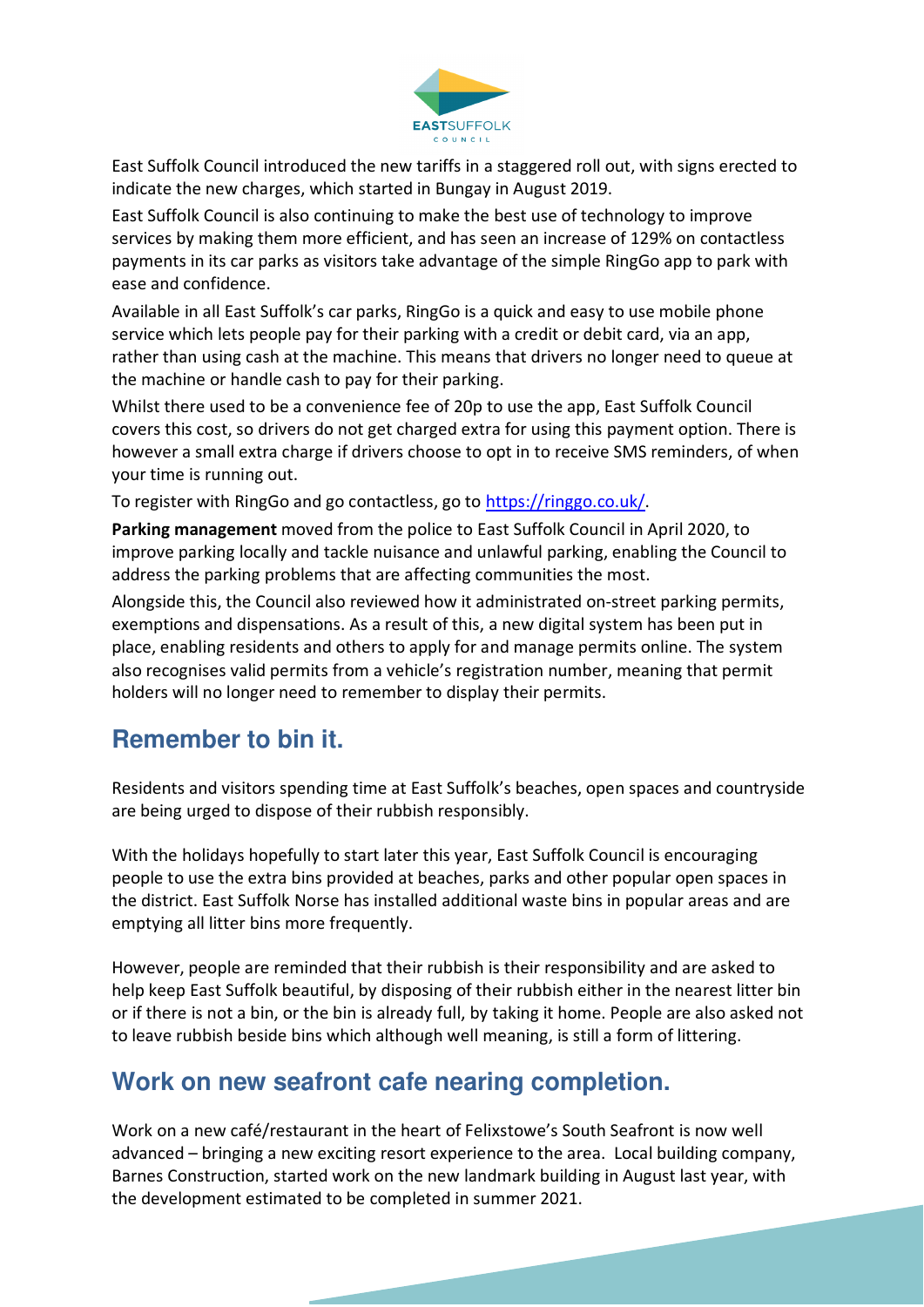

### **Melton Hill case dismissed**

East Suffolk Council successfully defended its decision to grant planning permission to develop homes at the site of former offices, Melton Hill, Woodbridge. A Judge in the Administrative Court dismissed all of the claims made against the Council and found that its approach to the granting of planning consent was lawful.

With full Planning Consent in place, East Suffolk Council will now begin the process of marketing the site to interested developers, bringing much needed housing to the area in a prime location.

#### Recovery

The Economic Development and Regeneration team continue to pursue their long-term economic growth programmes which will ensure we are well placed to recover strongly and build back better and greener from the Covid downturn.

This includes the Towns Revitalisation initiative, Smart Towns Programme, Lowestoft Town Investment Plan, Sizewell C Economic Development Programme, exploring opportunities for an ES hydrogen economy, Freeports initiatives, delivering the Felixstowe Vision and supporting the new Felixstowe BID. This bid has now been successful and Felxstowe will become a Freeport.

In addition to these programmes, we are also developing specific business support schemes to enable start-up businesses, introduce a full fibre voucher scheme to enable businesses to connect to new ultrafast network in Lowestoft and looking at capital investments to support our ambitions to develop an energy campus linked to SZC and the emerging hydrogen economy.

We also continue to work with partners at the Local Enterprise Partnership and across the county to cover Suffolk and region wide economic recovery programmes that build on our existing sector strengths and emerging economic growth opportunities.

### **Supporting businesses**

#### **COVID Business Grants**

In total, since the launch of a plethora of new business grants in November 2020, ESC has made over 17,000 separate payments totalling £35.9m to businesses struggling due to enforced closure or severe restrictions on trading. Since the beginning of the pandemic the Council has allocated over £102m of grants.

Following the PM's announcement on the route map out of lockdown, a further £9.4m of COVID business grant funding has been allocated to ESC to cover the period 16 February – 31 March. These payments are now being issued and in the vast majority of cases automatically to all eligible businesses.

Businesses in the East Suffolk hospitality sector are also now receiving the new hospitality grant worth up to £9k per business. This is not a central government mandated grant but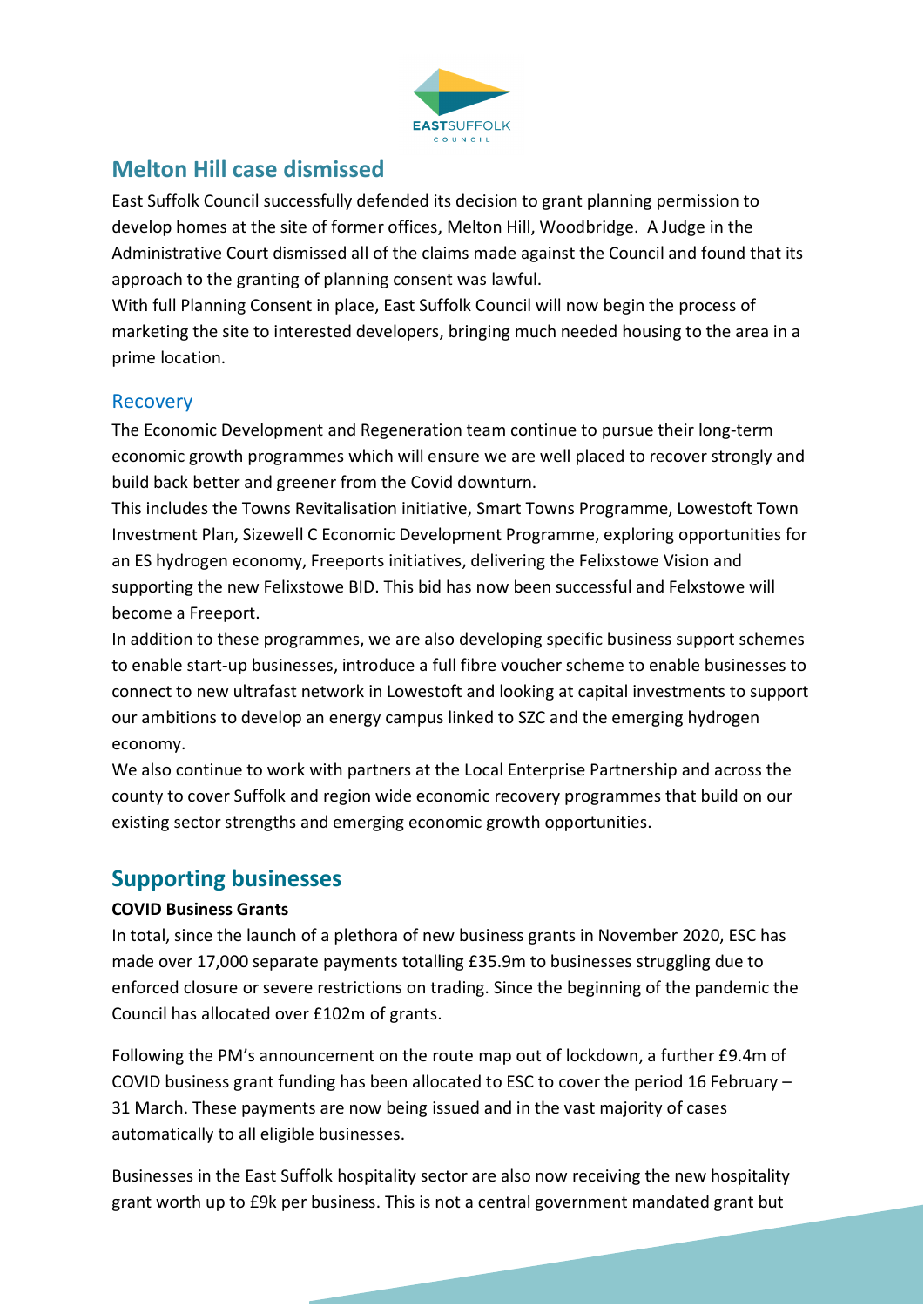

instead a decision taken by ESC reflecting the severe pressure this sector had faced and its importance to our local communities and the visitor economy. Over £1.6m has now been issued to businesses in the hospitality sector through this new grant.

From 1 April Restart grants have been launched aimed at supporting the reopening of nonessential retail and hospitality/ accommodation providers, leisure, personal care and gyms. For non-essential retail, grants will be worth up to £6k and for hospitality etc will be worth up to £18k. These are to be one -off payments and only for businesses who are on the ratings list. For businesses who are not rated a top up to ESC's allocation from the ASRG fund will be made available – we are still awaiting details of the size of the Council's allocation. The current allocation of £7.2m has to be distributed to businesses by 30 June.

# **Enabling Communities Budget**

As ever I am always open to requests from community organisations that need funding for new projects.

| <b>Date</b>          | <b>Amount</b> | <b>Group/Organisation</b>               | Project                                                                                    |
|----------------------|---------------|-----------------------------------------|--------------------------------------------------------------------------------------------|
| 23rd August<br>2020  | £2,000        | <b>Great Bealings Parish</b><br>Council | Funding towards the publication<br>of a local history book of Great<br>and Little Bealings |
| 16th November        | £1,000        | <b>Hasketon Parish</b>                  | To purchase a projector and                                                                |
| 2020                 |               | Council                                 | screen for meetings.                                                                       |
| 4th December         | £1,000        | <b>Tuddenham St Martin</b>              | To purchase a projector and                                                                |
| 2020                 |               | <b>Parish Council</b>                   | laptop for Parish meetings                                                                 |
| 9th December         | £1,000        | <b>Great Bealings Parish</b>            | <b>Funding towards Boot Street</b>                                                         |
| 2020                 |               | Council                                 | 30mph speed limit extension                                                                |
| 19th January         | £138          | Little Bealings Parish                  | <b>Funding towards SIDs</b>                                                                |
| 2021                 |               | Council                                 | brackets.                                                                                  |
| 19th January<br>2021 | £138          | <b>Playford Parish</b><br>Council       | <b>Funding towards SIDs</b>                                                                |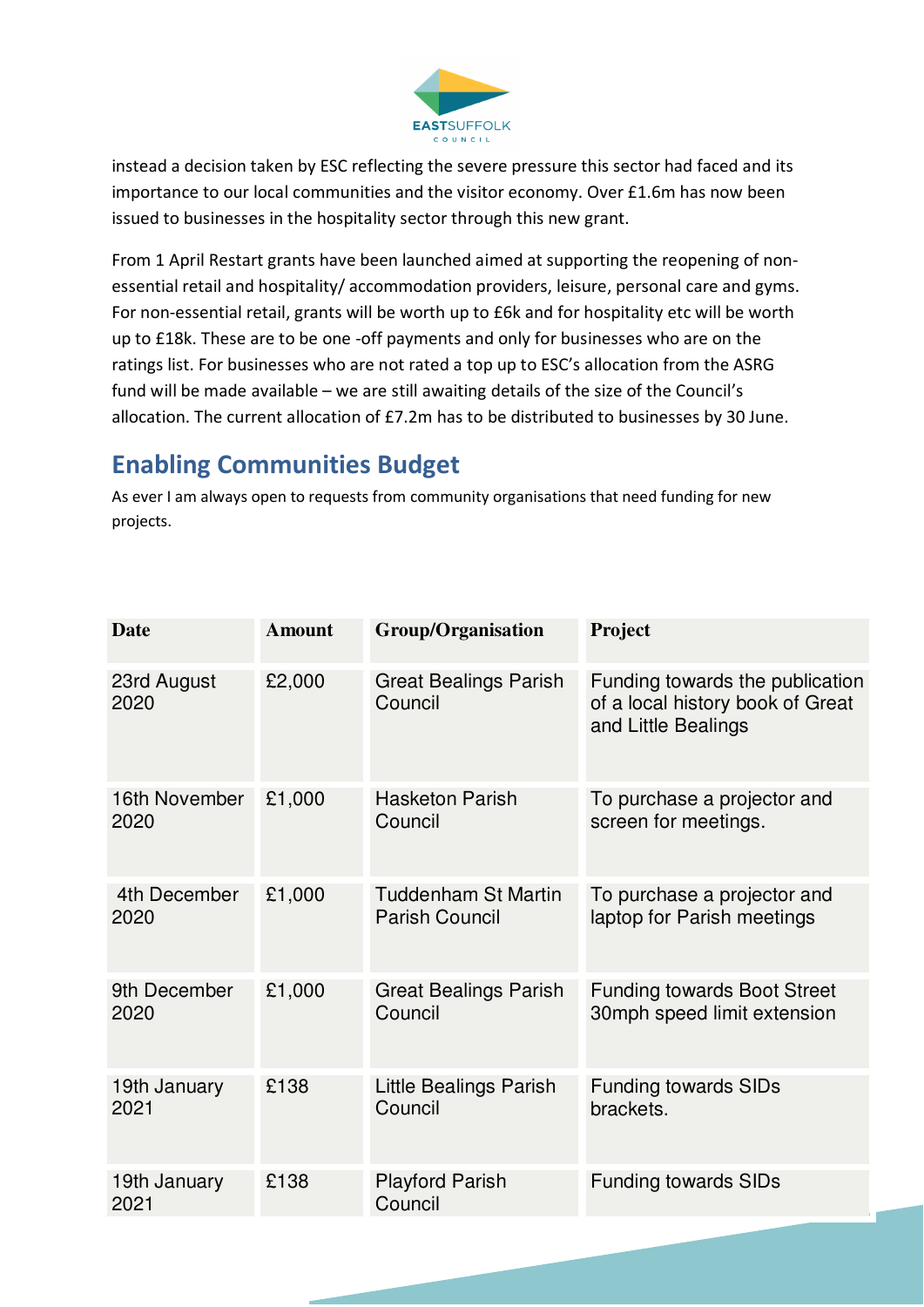

|                       |      |                                   | brackets.                                                                     |
|-----------------------|------|-----------------------------------|-------------------------------------------------------------------------------|
| 19th February<br>2021 | £224 | Little Bealings Parish<br>Council | Funding towards the hire of<br>cherry picker to refurbish the<br>war memorial |
|                       |      |                                   |                                                                               |

#### **2020/21**

#### **Latest News**

#### **Overview**

 In the week up to April 21 there have been 151 new cases of COVID-19 in Suffolk. This is a rise on the numbers in the previous week.

 The underlying rate of new weekly cases in Suffolk has decreased slightly and is now at 18.5 cases per 100,000 people. This rate remains below the rates for the East of England region (21.2 / 100,000) and for England as a whole (24.8 / 100,000).

 In total, up to April 9, 2021, which is the latest data from ONS, there have been 1,551 deaths in Suffolk where COVID-19 was recorded on the death certificate. There have been four COVID-19 related deaths in the seven days up to April 9.

The estimated 'R' value for the East of England is between 0.7 and 1.0. This value has stayed the same compared to the previous week. The estimated 'R' value for England as a whole, has also remained the same this week (0.8– 1.0). Any R value greater than 1 means the epidemic is no longer decreasing.

#### **Weekly Cases and Rates**

 COVID-19 cases are identified by taking specimens from people which are then tested, either using a PCR test which is processed in a lab, or by using a rapid lateral flow device.

Positive rapid lateral flow test results can be confirmed with PCR tests taken within 72 hours. If the PCR test results are negative, these are no longer reported as cases. This policy was reintroduced in England on March 29, 2021. On April 9, 2021, a total of 116 cases with specimen dates after November 1. 2020, were removed from Suffolk's cumulative total retrospectively due to meeting this criteria.

In the week up to April 21, 2021 there were 151 new lab-confirmed cases of COVID-19 in Suffolk, an increase on the 114 cases of the previous week. The most recent underlying weekly case rate in Suffolk was 18.5 cases per 100,000 people. This is a fall on the 20.2 case rate of the previous week.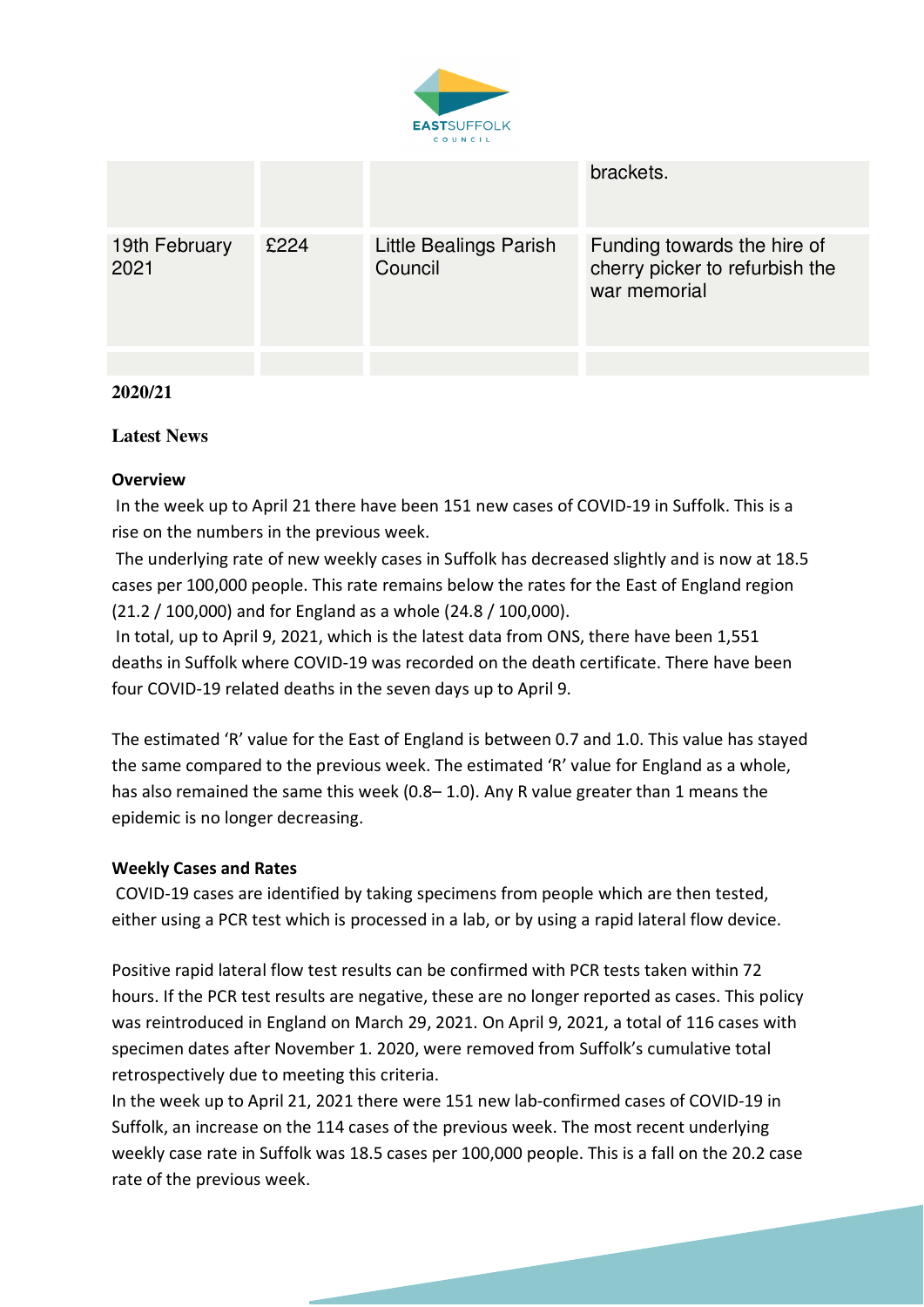

In the last week of reported data, up to April 21 there have been 17 cases in Babergh, 48 cases in East Suffolk, 38 cases in Ipswich, 18 cases in Mid Suffolk and 31 cases in West Suffolk.

#### **Total Cases and Rates**

As of April 14, 2021 there have been 30,008 total lab-confirmed cases of COVID-19 in Suffolk. In total there have been 3,941.4 cases of COVID-19 per 100,000 people.

#### **Business Grants**

In total, since the launch of a plethora of new business grants in November 2020, ESC has made payments of more than £40m to businesses struggling due to enforced closure or severe restrictions on trading. In terms of the Additional Restrictions Grant (ARG) this means we have now allocated over 86% of ESC's total pot, well above the national average and on course to meet the government's 30 June deadline to have allocated all ARG monies. Since the beginning of the pandemic the Council has allocated £106m of grants. From 1 April ESC launched its Restart Grants Fund which provides grants to supporting the reopening of non-essential retail and hospitality/ accommodation providers, leisure, personal care and gyms.

For non-essential retail, grants are worth up to £6k and for hospitality etc are worth up to £18k. These will be one -off payments and only for businesses who are on the ratings list. Authorities across Suffolk have identified significant organised fraud in relation to these grants and as such ESC is undertaking additional anti-fraud measures which unfortunately is delaying the issuing of these grants.

Businesses which are not rated will receive a similar Restart Grant payment from the ARG fund. We have been told by government that this fund will be topped up by £1.74 if the current allocation of £7.2m is fully distributed to businesses by 30 June.

The government has also recently announced the 'Welcome Back Fund' - £56m being made available to Councils to safely welcome back residents and visitors to high streets and coastal resorts. The funding can cover temporary measures such as signage, public realm improvements, promotional campaigns and support for events for up to 12 months or for as long as restrictions are in place. ESC has been allocated £287k and once final guidance has been received from government the ED team will be working with Town Councils and Business Improvement Districts to develop plans for the implementation of this fund. All the information relating to Covid business grants can be found on ESC's Covid business support webpage COVID-19: business grant funding » East Suffolk Council.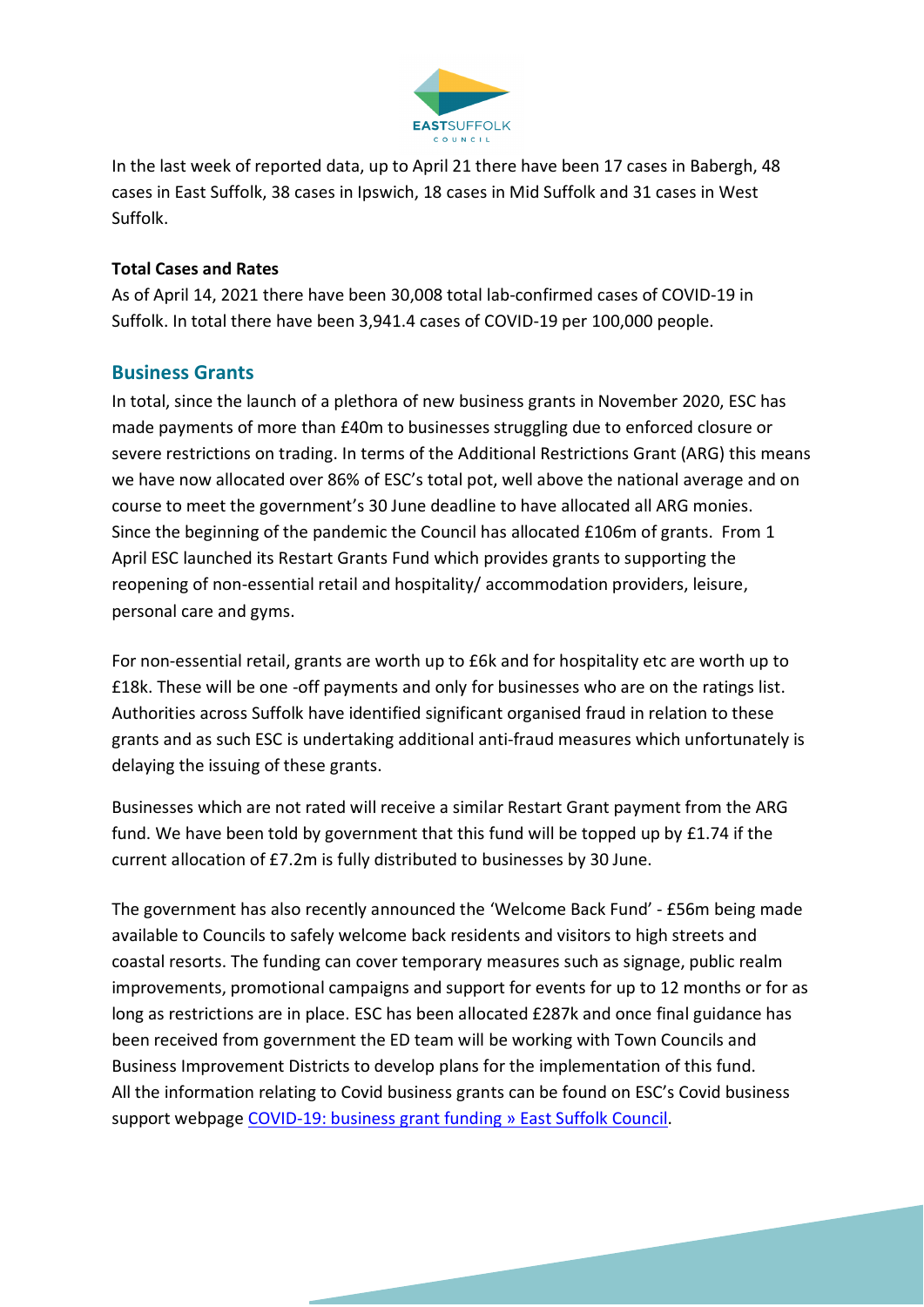

### **Environmental services – food and safety as restrictions ease**

On 12 April, England entered Step 2 of the Government roadmap which is the next careful step towards reopening our economy and easing COVID-19 restrictions. To support local businesses, the Food and Safety Team has sent advisory letters to help explain the new rules and to provide guidance for businesses to get up and running safely again.

The letters provide recommendations and indicate the legal responsibilities to protect staff and customers to ensure workplaces are safe to reopen and procedures are put in place to control the risk of COVID-19 infection. Recognition of symptoms, not attending the workplace if unwell and obtaining twice weekly lateral flow tests are all important aspects which are encouraged to every business.

The letter also prompts businesses to instigate cleaning protocols, post prominent signage on maximum capacity, maintain social distancing, and face covering. A new key issue for some businesses is the collection of contact details using the NHS QR code or an alternative logbook system.

In addition, to reduce virus transmission, the latest guidance on Test and Trace and links to important websites have been attached to these letters, together with details of business grant and support information.

In total 1785 businesses have been contacted by email and a further 1110 businesses in letter form. The business groups which were specifically targeted are those which were entitled to reopen on the 12 April, these being:

- **Non-essential retail shops**
- **Outdoor Hospitality premises** (this includes pubs, restaurants, cafes etc. for the **seated consumption** of food and drink on the premises)
- **Offices and similar settings**
- **Close contact services** (this includes, hairdressers, barbers, beauticians, tattooists, sports and massage therapists, dress fitters, tailors, and fashion designers).
- **Indoor and outdoor leisure & sports facilities** (this includes, outdoor sports eg water sport venues, pools, courts, pitches, golf courses, driving, archery and shooting ranges, riding centres and arenas, skating, and trampolining parks. Indoor sports and leisure facilities eg gyms, leisure centres, swimming pools)
- **Self-contained accommodation for single household use only**

Following on from these advisory letters, the Food and Safety Team are now in the process of undertaking Step 2 Spot Checks on these ranges of businesses throughout the district to ensure they are compliant with the COVID-19 Regulations and adhering to the relevant Government guidance.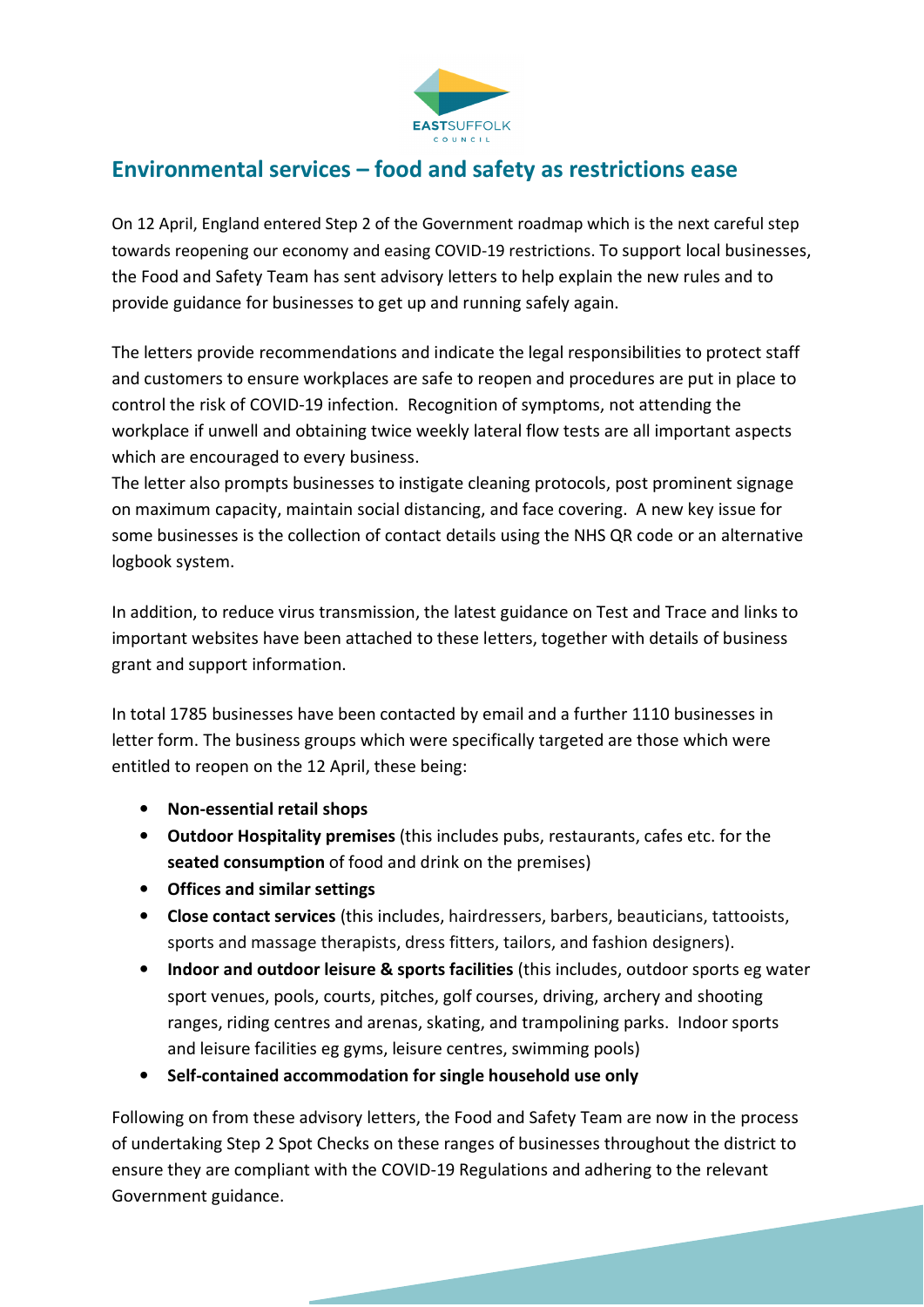

#### **Bar issued with fixed penalty for breaching Covid-19 restrictions**

As part of the Government's four-step roadmap, businesses in the hospitality sector were able to reopen on 12 April under the current restrictions, which are expected to remain in place until 17 May at the earliest. Under these restrictions, businesses in the hospitality sector can serve customers on the premises if seated and outdoors only. Marquees, shelters and other structures are allowed under certain conditions. To be considered outdoors, all structures can have a roof but need to have at least 50% of their wall areas open at all times while serving customers.

The rules on using marquee structures as an outdoor space are very clear. It is important that businesses get it right because outdoor settings are known to help reduce the risk of spreading the virus, making it less risky than indoor settings.

It's clear that responsible businesses are working hard to keep people safe and this will also help us all keep on course with the government's roadmap for reopening. However, after concerns were raised by members of the public, an officer from East Suffolk Council's Food and Safety team visited A Listers in Woodbridge last week and found that the bar was serving customers in a marquee which did not have the required wall areas open.

The owner was advised that he needed to either stop using the marquee or open up at least 50% of the wall areas to meet the legal requirements and the government's guidance. However, when the officer returned this week, she found that the marquee was still not correctly set up but customers were still being served in it. As a result, the owner was served with a Fixed Penalty Notice of £1,000 for breaching Covid-19 regulations.

#### **Reporting concerns**

The Council's online form for reporting health and safety concerns https://my.eastsuffolk.gov.uk/service/COVID\_19\_Health\_and\_Safety . Enquiries can also be made to environment@eastsuffolk.gov.uk .